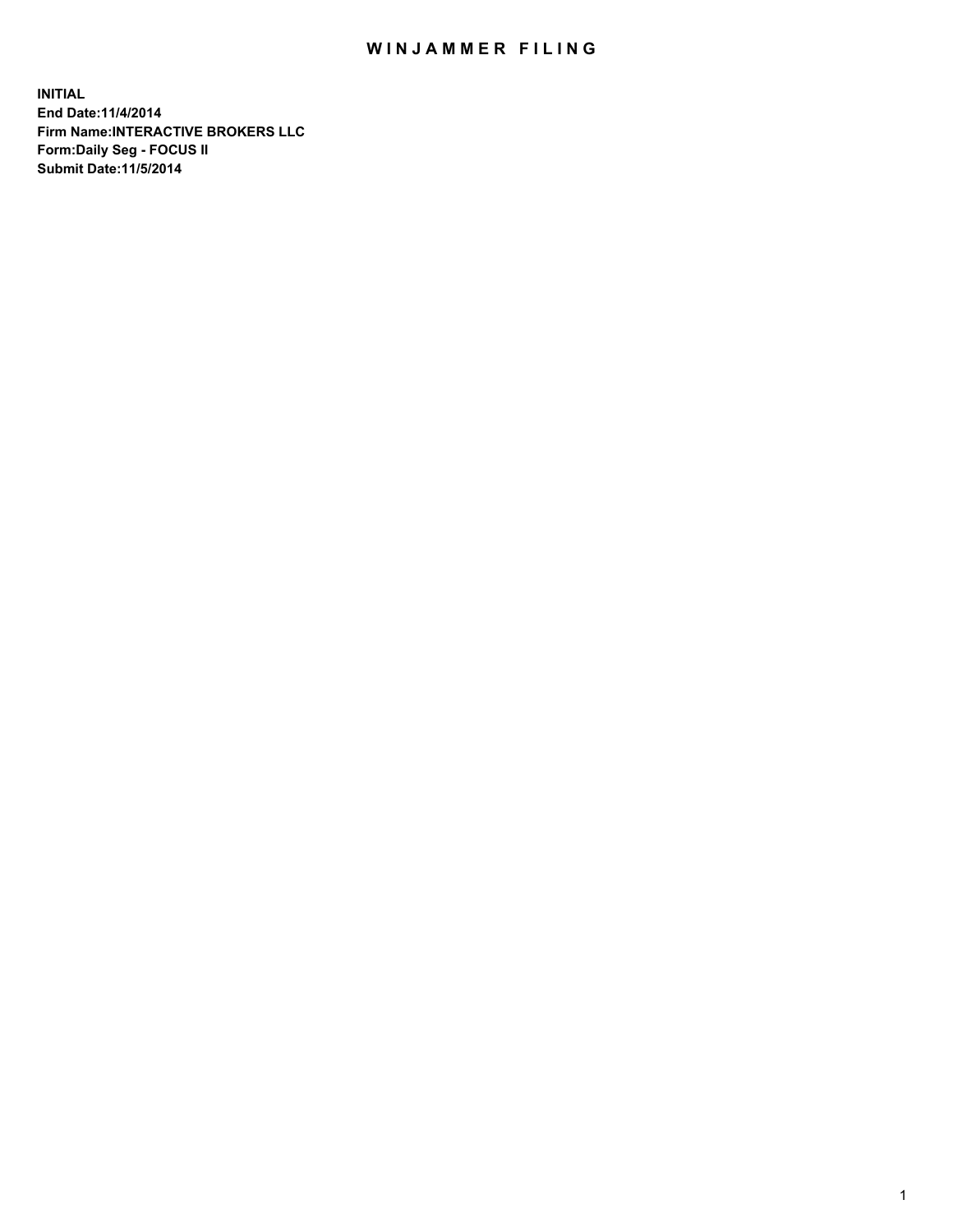## **INITIAL End Date:11/4/2014 Firm Name:INTERACTIVE BROKERS LLC Form:Daily Seg - FOCUS II Submit Date:11/5/2014 Daily Segregation - Cover Page**

| Name of Company<br><b>Contact Name</b><br><b>Contact Phone Number</b><br><b>Contact Email Address</b>                                                                                                                                                                                                                          | <b>INTERACTIVE BROKERS LLC</b><br><b>Michael Ellman</b><br>203-422-8926<br>mellman@interactivebrokers.co<br>m |
|--------------------------------------------------------------------------------------------------------------------------------------------------------------------------------------------------------------------------------------------------------------------------------------------------------------------------------|---------------------------------------------------------------------------------------------------------------|
| FCM's Customer Segregated Funds Residual Interest Target (choose one):<br>a. Minimum dollar amount: ; or<br>b. Minimum percentage of customer segregated funds required:% ; or<br>c. Dollar amount range between: and; or<br>d. Percentage range of customer segregated funds required between:% and%.                         | <u>0</u><br>0<br>155,000,000 245,000,000<br>00                                                                |
| FCM's Customer Secured Amount Funds Residual Interest Target (choose one):<br>a. Minimum dollar amount: ; or<br>b. Minimum percentage of customer secured funds required:% ; or<br>c. Dollar amount range between: and; or<br>d. Percentage range of customer secured funds required between:% and%.                           | $\overline{\mathbf{0}}$<br>0<br>80,000,000 120,000,000<br>0 <sub>0</sub>                                      |
| FCM's Cleared Swaps Customer Collateral Residual Interest Target (choose one):<br>a. Minimum dollar amount: ; or<br>b. Minimum percentage of cleared swaps customer collateral required:% ; or<br>c. Dollar amount range between: and; or<br>d. Percentage range of cleared swaps customer collateral required between:% and%. | $\overline{\mathbf{0}}$<br><u>0</u><br>0 <sub>0</sub><br>0 <sub>0</sub>                                       |
| Current ANC:on<br><b>Broker Dealer Minimum</b><br>Debit/Deficit - CustomersCurrent AmountGross Amount<br>Domestic Debit/Deficit<br>Foreign Debit/Deficit                                                                                                                                                                       | 2,369,909,376 04-NOV-2014<br>364,452,804<br>5,613,006<br>3,640,9930                                           |
| Debit/Deficit - Non CustomersCurrent AmountGross Amount<br>Domestic Debit/Deficit<br>Foreign Debit/Deficit<br>Proprietary Profit/Loss<br>Domestic Profit/Loss<br>Foreign Profit/Loss                                                                                                                                           | 0 <sub>0</sub><br>0 <sub>0</sub><br>$\overline{\mathbf{0}}$<br>$\overline{\mathbf{0}}$                        |
| Proprietary Open Trade Equity<br>Domestic OTE<br>Foreign OTE<br><b>SPAN</b><br><b>Customer SPAN Calculation</b><br>Non-Customer SPAN Calcualation                                                                                                                                                                              | $\overline{\mathbf{0}}$<br><u>0</u><br>1,064,242,915<br>31,749,396                                            |
| <b>Proprietary Capital Charges</b><br>Minimum Dollar Amount Requirement<br>Other NFA Dollar Amount Requirement                                                                                                                                                                                                                 | <u>0</u><br>20,000,000 [7465]<br>21,797,592 [7475]                                                            |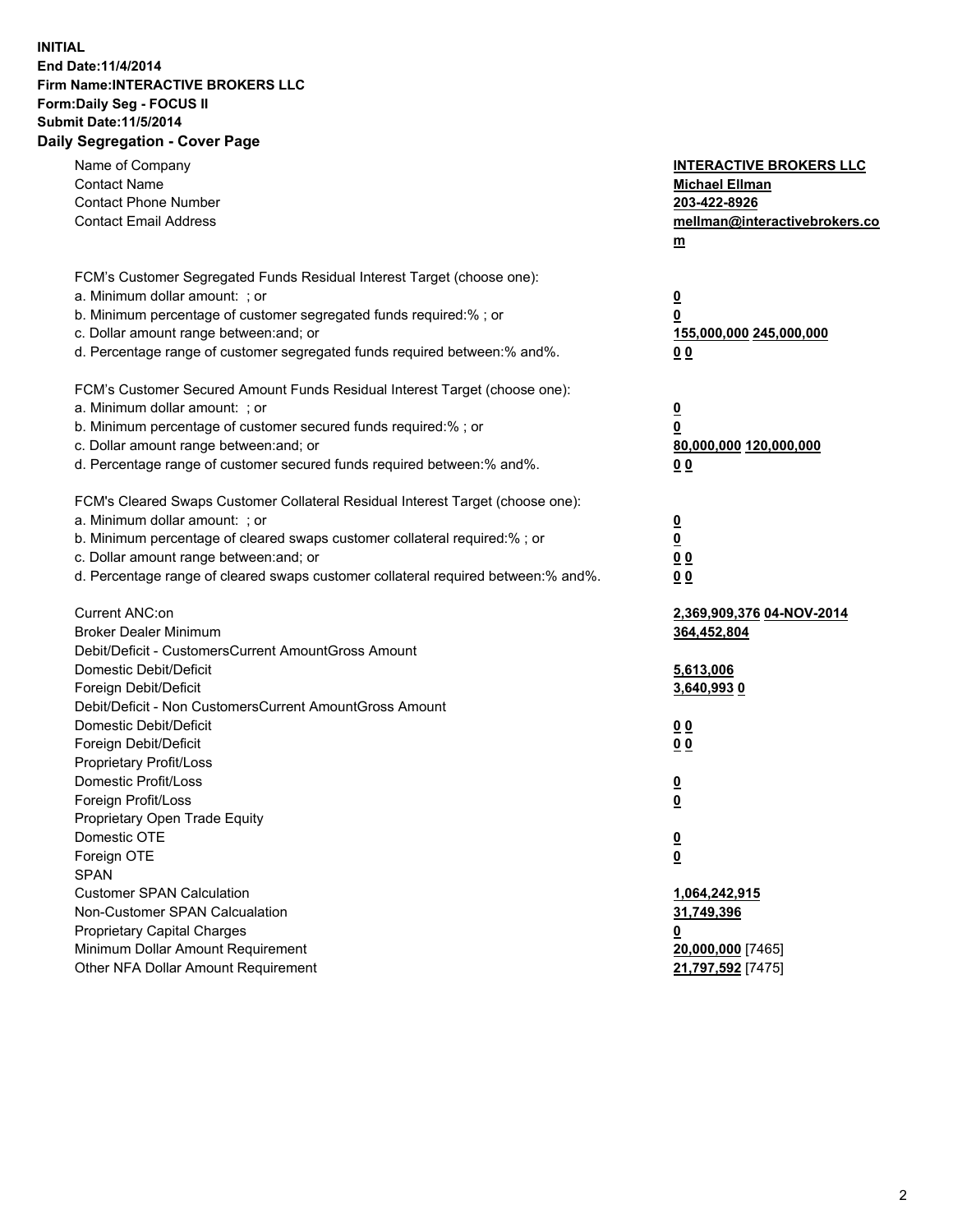## **INITIAL End Date:11/4/2014 Firm Name:INTERACTIVE BROKERS LLC Form:Daily Seg - FOCUS II Submit Date:11/5/2014 Daily Segregation - Secured Amounts**

|     | Daily Ocglegation - Occarea Anioants                                                        |                                                |
|-----|---------------------------------------------------------------------------------------------|------------------------------------------------|
|     | Foreign Futures and Foreign Options Secured Amounts                                         |                                                |
|     | Amount required to be set aside pursuant to law, rule or regulation of a foreign            | $0$ [7305]                                     |
|     | government or a rule of a self-regulatory organization authorized thereunder                |                                                |
| 1.  | Net ledger balance - Foreign Futures and Foreign Option Trading - All Customers             |                                                |
|     | A. Cash                                                                                     | 297, 171, 584 [7315]                           |
|     | B. Securities (at market)                                                                   | $0$ [7317]                                     |
| 2.  | Net unrealized profit (loss) in open futures contracts traded on a foreign board of trade   | -1,968,686 [7325]                              |
| 3.  | Exchange traded options                                                                     |                                                |
|     | a. Market value of open option contracts purchased on a foreign board of trade              | 334,008 [7335]                                 |
|     | b. Market value of open contracts granted (sold) on a foreign board of trade                | -551,370 [7337]                                |
| 4.  | Net equity (deficit) (add lines 1.2. and 3.)                                                | 294,985,536 [7345]                             |
| 5.  | Account liquidating to a deficit and account with a debit balances - gross amount           | 3,640,993 [7351]                               |
|     | Less: amount offset by customer owned securities                                            | 0 [7352] 3,640,993 [7354]                      |
| 6.  | Amount required to be set aside as the secured amount - Net Liquidating Equity              | 298,626,529 [7355]                             |
|     | Method (add lines 4 and 5)                                                                  |                                                |
| 7.  | Greater of amount required to be set aside pursuant to foreign jurisdiction (above) or line | 298,626,529 [7360]                             |
|     | 6.                                                                                          |                                                |
|     | FUNDS DEPOSITED IN SEPARATE REGULATION 30.7 ACCOUNTS                                        |                                                |
| 1.  | Cash in banks                                                                               |                                                |
|     | A. Banks located in the United States                                                       | 345,810,306 [7500]                             |
|     | B. Other banks qualified under Regulation 30.7                                              | 0 [7520] 345,810,306 [7530]                    |
| 2.  | Securities                                                                                  |                                                |
|     | A. In safekeeping with banks located in the United States                                   | $0$ [7540]                                     |
|     | B. In safekeeping with other banks qualified under Regulation 30.7                          | 0 [7560] 0 [7570]                              |
| 3.  | Equities with registered futures commission merchants                                       |                                                |
|     | A. Cash                                                                                     | $0$ [7580]                                     |
|     | <b>B.</b> Securities                                                                        | $0$ [7590]                                     |
|     | C. Unrealized gain (loss) on open futures contracts                                         | $0$ [7600]                                     |
|     | D. Value of long option contracts                                                           | $0$ [7610]                                     |
|     | E. Value of short option contracts                                                          | 0 [7615] 0 [7620]                              |
| 4.  | Amounts held by clearing organizations of foreign boards of trade                           |                                                |
|     | A. Cash                                                                                     | $0$ [7640]                                     |
|     | <b>B.</b> Securities                                                                        | $0$ [7650]                                     |
|     | C. Amount due to (from) clearing organization - daily variation                             | $0$ [7660]                                     |
|     | D. Value of long option contracts                                                           | $0$ [7670]                                     |
|     | E. Value of short option contracts                                                          | 0 [7675] 0 [7680]                              |
| 5.  | Amounts held by members of foreign boards of trade                                          |                                                |
|     | A. Cash                                                                                     | 55,667,835 [7700]                              |
|     | <b>B.</b> Securities                                                                        | $0$ [7710]                                     |
|     | C. Unrealized gain (loss) on open futures contracts                                         | 3,005,329 [7720]                               |
|     | D. Value of long option contracts                                                           | 333,993 [7730]                                 |
|     | E. Value of short option contracts                                                          | <mark>-551,346</mark> [7735] 58,455,811 [7740] |
| 6.  | Amounts with other depositories designated by a foreign board of trade                      | 0 [7760]                                       |
| 7.  | Segregated funds on hand                                                                    | $0$ [7765]                                     |
| 8.  | Total funds in separate section 30.7 accounts                                               | 404,266,117 [7770]                             |
| 9.  | Excess (deficiency) Set Aside for Secured Amount (subtract line 7 Secured Statement         | 105,639,588 [7380]                             |
|     | Page 1 from Line 8)                                                                         |                                                |
| 10. | Management Target Amount for Excess funds in separate section 30.7 accounts                 | 80,000,000 [7780]                              |
| 11. | Excess (deficiency) funds in separate 30.7 accounts over (under) Management Target          | 25,639,588 [7785]                              |
|     |                                                                                             |                                                |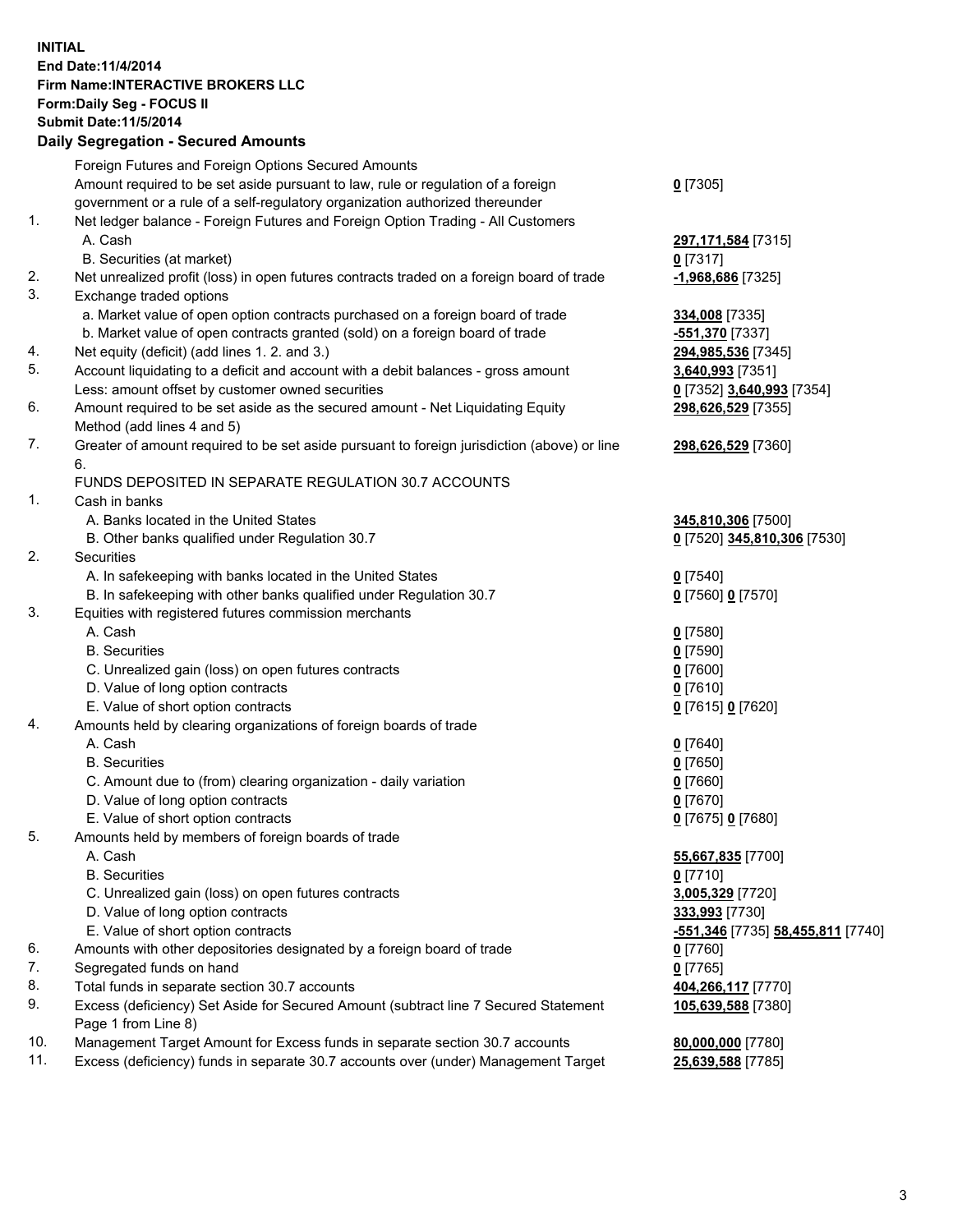**INITIAL End Date:11/4/2014 Firm Name:INTERACTIVE BROKERS LLC Form:Daily Seg - FOCUS II Submit Date:11/5/2014 Daily Segregation - Segregation Statement** SEGREGATION REQUIREMENTS(Section 4d(2) of the CEAct) 1. Net ledger balance A. Cash **2,368,946,568** [7010] B. Securities (at market) **0** [7020] 2. Net unrealized profit (loss) in open futures contracts traded on a contract market **-38,411,451** [7030] 3. Exchange traded options A. Add market value of open option contracts purchased on a contract market **115,174,556** [7032] B. Deduct market value of open option contracts granted (sold) on a contract market **-193,435,355** [7033] 4. Net equity (deficit) (add lines 1, 2 and 3) **2,252,274,318** [7040] 5. Accounts liquidating to a deficit and accounts with debit balances - gross amount **5,613,006** [7045] Less: amount offset by customer securities **0** [7047] **5,613,006** [7050] 6. Amount required to be segregated (add lines 4 and 5) **2,257,887,324** [7060] FUNDS IN SEGREGATED ACCOUNTS 7. Deposited in segregated funds bank accounts A. Cash **362,519,912** [7070] B. Securities representing investments of customers' funds (at market) **1,216,156,870** [7080] C. Securities held for particular customers or option customers in lieu of cash (at market) **0** [7090] 8. Margins on deposit with derivatives clearing organizations of contract markets A. Cash **8,762,653** [7100] B. Securities representing investments of customers' funds (at market) **79,530,928** [7110] C. Securities held for particular customers or option customers in lieu of cash (at market) **0** [7120] 9. Net settlement from (to) derivatives clearing organizations of contract markets **-800,072** [7130] 10. Exchange traded options A. Value of open long option contracts **838,486** [7132] B. Value of open short option contracts **-5,594,572** [7133] 11. Net equities with other FCMs A. Net liquidating equity **-44,679,944** [7140] B. Securities representing investments of customers' funds (at market) **844,964,422** [7160] C. Securities held for particular customers or option customers in lieu of cash (at market) **0** [7170] 12. Segregated funds on hand **0** [7150] 13. Total amount in segregation (add lines 7 through 12) **2,461,698,683** [7180] 14. Excess (deficiency) funds in segregation (subtract line 6 from line 13) **203,811,359** [7190] 15. Management Target Amount for Excess funds in segregation **155,000,000** [7194]

16. Excess (deficiency) funds in segregation over (under) Management Target Amount Excess

**48,811,359** [7198]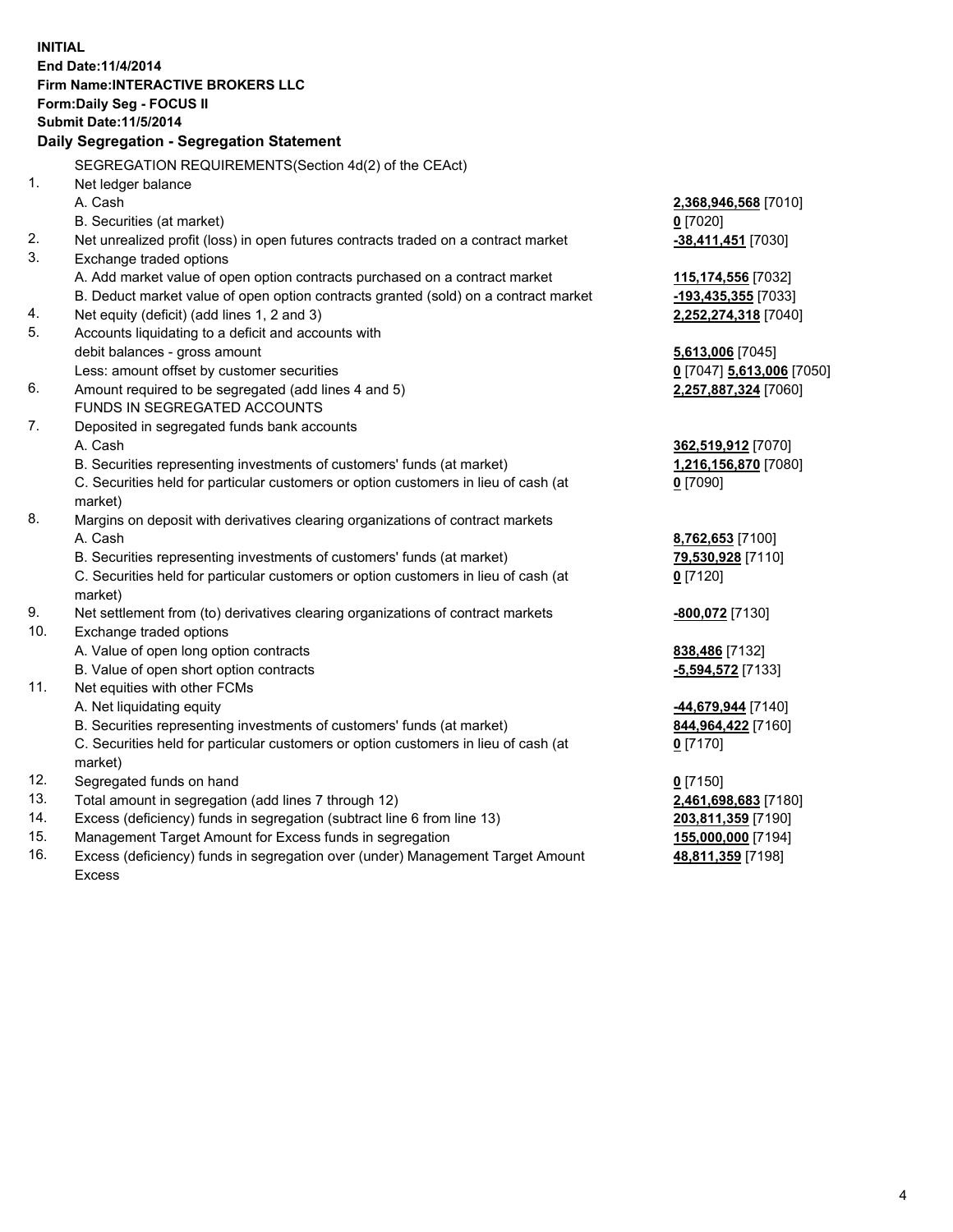## **INITIAL End Date:11/4/2014 Firm Name:INTERACTIVE BROKERS LLC Form:Daily Seg - FOCUS II Submit Date:11/5/2014 Daily Segregation - Supplemental**

| $\blacksquare$           | Total gross margin deficiencies - Segregated Funds Origin                              | 170,334 [9100] |
|--------------------------|----------------------------------------------------------------------------------------|----------------|
| $\overline{\phantom{a}}$ | Total gross margin deficiencies - Secured Funds Origin                                 | $0$ [9101]     |
| $\blacksquare$           | Total gross margin deficiencies - Cleared Swaps Customer Collateral Funds Origin       | $0$ [9102]     |
| $\blacksquare$           | Total gross margin deficiencies - Noncustomer and Proprietary Accounts Origin          | $0$ [9103]     |
| $\blacksquare$           | Total number of accounts contributing to total gross margin deficiencies - Segregated  | $9$ [9104]     |
|                          | <b>Funds Origin</b>                                                                    |                |
| $\blacksquare$           | Total number of accounts contributing to total gross margin deficiencies - Secured     | $0$ [9105]     |
|                          | Funds Origin                                                                           |                |
| -                        | Total number of accounts contributing to the total gross margin deficiencies - Cleared | $0$ [9106]     |
|                          | Swaps Customer Collateral Funds Origin                                                 |                |
| $\overline{\phantom{a}}$ | Total number of accounts contributing to the total gross margin deficiencies -         | $0$ [9107]     |
|                          | Noncustomer and Proprietary Accounts Origin                                            |                |
| $\overline{\phantom{0}}$ | Upload a copy of the firm's daily margin report the FCM uses to issue margin calls     |                |
|                          | which corresponds with the reporting date.                                             |                |

11.04.2014 Commodity Margin Deficiency Report.xls